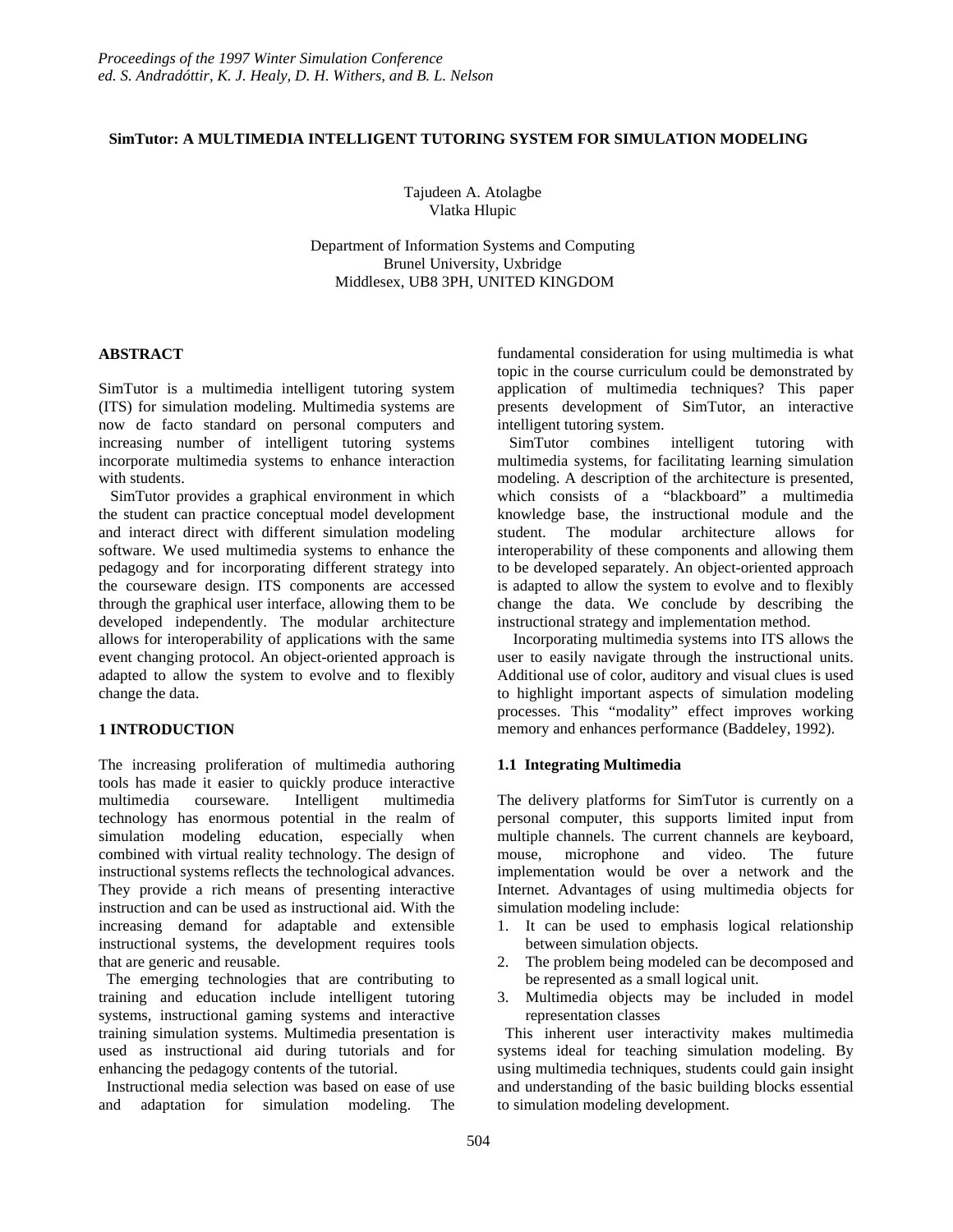# **2 SYSTEM ARCHITECTURE OF SimTuor**

The architecture is based on the blackboard model proposed by Engelmore et al. (1988). Blackboard architecture is characterized by modularity and is commonly used for dynamic instructional planning for intelligent tutoring systems (ITS), (Murray 1987, and McCalla et al. 1990). There are four main components to SimTutor: the domain model, pedagogy model, student model and graphical user interface. The three ITS models - domain, student and pedagogy, share the same knowledge base providing for reusability.

### **2.1 Domain Model**

The domain model is represented as expert knowledge components. The human expertise has been encoded in a knowledge base and represented in small frames. The domain knowledge contains principles, procedures and techniques for conceptual modeling and statistical analysis. It consists of encapsulated rules, which can be triggered during the tutorial. The rules determine the performance of the learner and provide appropriate responses. The encapsulated rules consist of:

- 1. Student rule: It uses the current task to generate the next operation. It relates the current tasks to the classified structured tasks in its knowledge base. It also processes a status function, which can be used for providing appropriate help.
- 2. Operational rule: These rules specify operational tasks behavior that must be satisfied before the intelligent help is triggered. It can be represented as: operation {*conditions*}. The rule can also trigger other functions if the condition cannot be satisfied.
- 3. Procedural rule: It is used to specify the tutorial operation to be executed when the learner satisfied certain conditions.

 The domain model does not provide individualized explanations as to student's queries.

#### **2.2 Student Model**

The student model may be defined as a sequence of actions performed during tutorial. It consists of sets of possible behaviors. This model represents the students' knowledge and maintains their level of performance. The student model provides the learner with different problems based on the user "overlay*"* model. The "overlay" model describes the learner in relation to its interactions with the tutorial and competence level (Ohlsson, 1993). The structure of the student model may be derived from the problem solving behavior of the student, and skill level attainment, i.e., novice to expert.

# **2.3 Pedagogy Model**

The pedagogy model specifies how the student should be taught. Knowledge is hierarchically structured into small units, and each unit can be displayed as set of object on the same frame. Pedagogy model also contains some learning decisions. It controls the selection and sequencing of topics and introduces new topic. Cumming and Self (1991), suggested that choosing an appropriate teaching strategy and its presentation requires knowledge about the student's tutorial needs. The following didactic styles were incorporated into the tutorial:

- Drill and practice is basically a problem solving exercise and provides immediate feedback
- Case Studies Students are presented with a real life problem and are asked to solve it. Students may also be presented with video footage of the case study
- Successful Refinement the curriculum contents are arranged in order to increase students level of understanding.

 The pedagogy model provides the courseware author with a graphical environment to set up series of simulation and modeling exercises. SimTutor has facilities for setting up of exercises for the student and for learning conceptual modeling.

### **2.4 User Interface**

The graphical user interface (GUI) provides a uniform representation of the user interface object. The user interface can be used to display high-resolution pictures, digital video images, and hypertext with graphics, standard texts and color graphics. The GUI is also used as a browser for tutorial units link information.

 Shneiderman (1982, 1983) introduces the "direct manipulation" dialogue to describe GUI that are characterized by:

- continuous representation of the objects,
- physical actions or labeled buttons instead of complex syntax,
- rapid incremental reversible operations giving rise to immediate viable impact on the object.

 Different color and graphic can be used for various contents of simulation modeling to improve comprehension and for conceptual modeling. It can also facilitate discrimination among multimedia objects and to separate simulation processes. Cueing strategies such as the use of color, font style changes, size changes, underlining boldface character and border style helps to make the tutorial more effective (Shneiderman 1987).

 Our design is based on direct manipulation in order to reduce the student's need for semantic and syntactic knowledge. The GUI allows the student to generate and browse multimedia objects.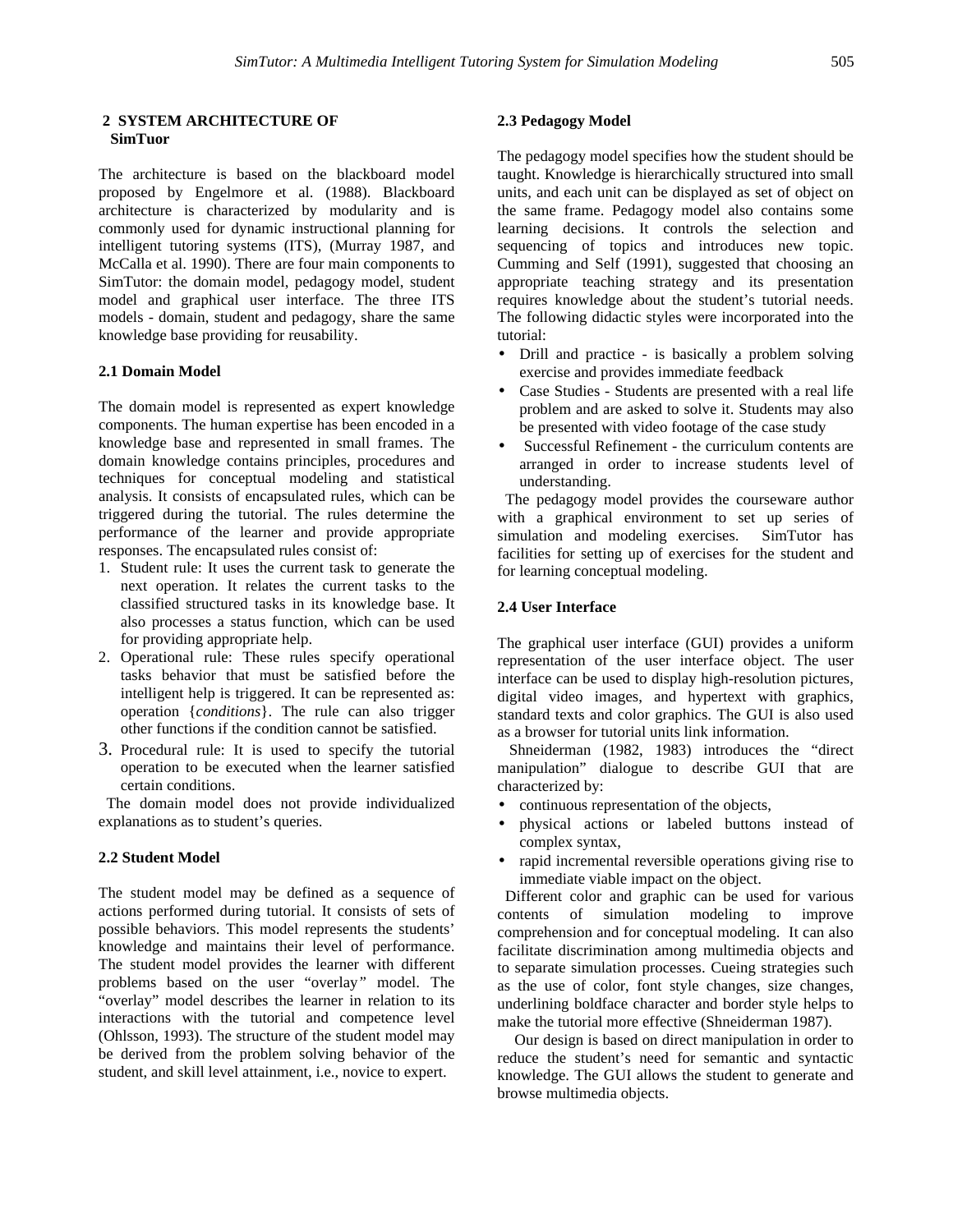# **3 IMPLEMENTATION OF MULTIMEDIA TUTORING SYSTEM**

## **3.1 Theoretical Background**

Pedagogy contents of simulation modeling tutorial can be aided by using visualization, animation, static and dynamic images, and digital video images (DVI). Bell and O'Keefe (1987) postulate that simulation modeling is amenable to multimedia objects due to graphics and visualization used by most simulation modeling packages. Animation of simulation modeling processes is a potential form of demonstration and to visualize contents of the problem being modeled.

 The approach we adopted is to first build the graphical/visual version of the model, which demonstrates how the real life model works. Digital video images may also be used to reinforce problems highlighted by other approaches.

 Simulation modeling involves representing the physical elements of the real life problems and subsequently building the model. This involves using different graphical objects for representing the physical elements of the real life. This results in connecting graphical objects with the objects that they represent. Animation may be used to describe how the physical elements perform. Courseware may be presented by using video presentation with minor texts or graphic presentation with minor texts.

 SimTutor intended to be used for teaching the basic aspects of simulation modeling course at Brunel University (Paul and Hlupic, 1994). The course modules were classified into pedagogy sequence by:

- 1. Simulation modeling processes were structured into smaller module specifying a simulation task
- 2. A hierarchical representation of model building processes, demarcating conceptual representation and statistical analysis.
- 3. Conceptual models representation is supported by a simulation software package

 These representations allow modularity and each composite part is independent of the other. The advantages of this architecture are its simplicity and object oriented nature, plus its usefulness as an integrated courseware-authoring tool.

 SimTutor provides interactive capability for model development processes and analysis. Different types of multimedia objects are utilized at different stages of simulation modeling study. SimTutor allows for:

- Direct manipulation of three dimensional graphical objects of real life problems, events and their sequence
- Animation of the real life model to enhance understanding

• Use of different color to show relationship between the system being investigated and the simulated system

SimTutor consist of the following modules:

 Module 1: Simulation methodology – presents concept of simulation modeling

Module 2: Simulation software  $package(s)$  – teaches software for building models

 Module 3: Statistical aspects of simulation modeling teaches statistical approach to simulation experimental design and analysis

 Module 4: Case studies – presents various real-life problems and solutions, linked to the above modules.

Module 5: Exercises and tests – linked to all modules.

 Tutorials are presented by using combination of kiosk based presentation and tutorial path, which depends on the learner task and on the pedagogical sequence.

# **3.2 The Uses of Multimedia for Teaching Simulation Modeling**

Typical computer based instructional system entails utilization of graphics and texts. Incorporating multimedia features into teaching simulation modeling involves the use of audio-visual objects into system. The use of multimedia for teaching simulation modeling offers the following advantages:

- 1. Provides capability of utilizing different media
- 2. Addition of animated tasks
- 3. Enhances reduced cognitive load of learning the tasks
- 4. Provides alternatives during learning
- 5. Improves interaction
- 6. Reuse of media objects
- 7. Uses sound as an effect and as a narrative accompanying some tasks.
- 8. Enhances learning experience

 With the availability of different authoring tools, multimedia features can easily be incorporated into the instruction. This method could help the learner to develop an understanding of the task being trained. An alternative to this approach is to integrate virtual reality into some aspects of teaching simulation modeling.

# **3.3 Example for Building an Activity Cycles Diagram**

We used the "Pub" example (Clementson, 1991, and Paul, 1993) to illustrate modeling with activity cycles diagrams (ACD). ACD uses two symbols to describes the life cycle of the systems entities which could be either in an active state - processing or be in a queue waiting, as represented in Figure 1. The tutorial system takes the student through the following stages:

# **Step 1:**

I. Identify systems activities and queues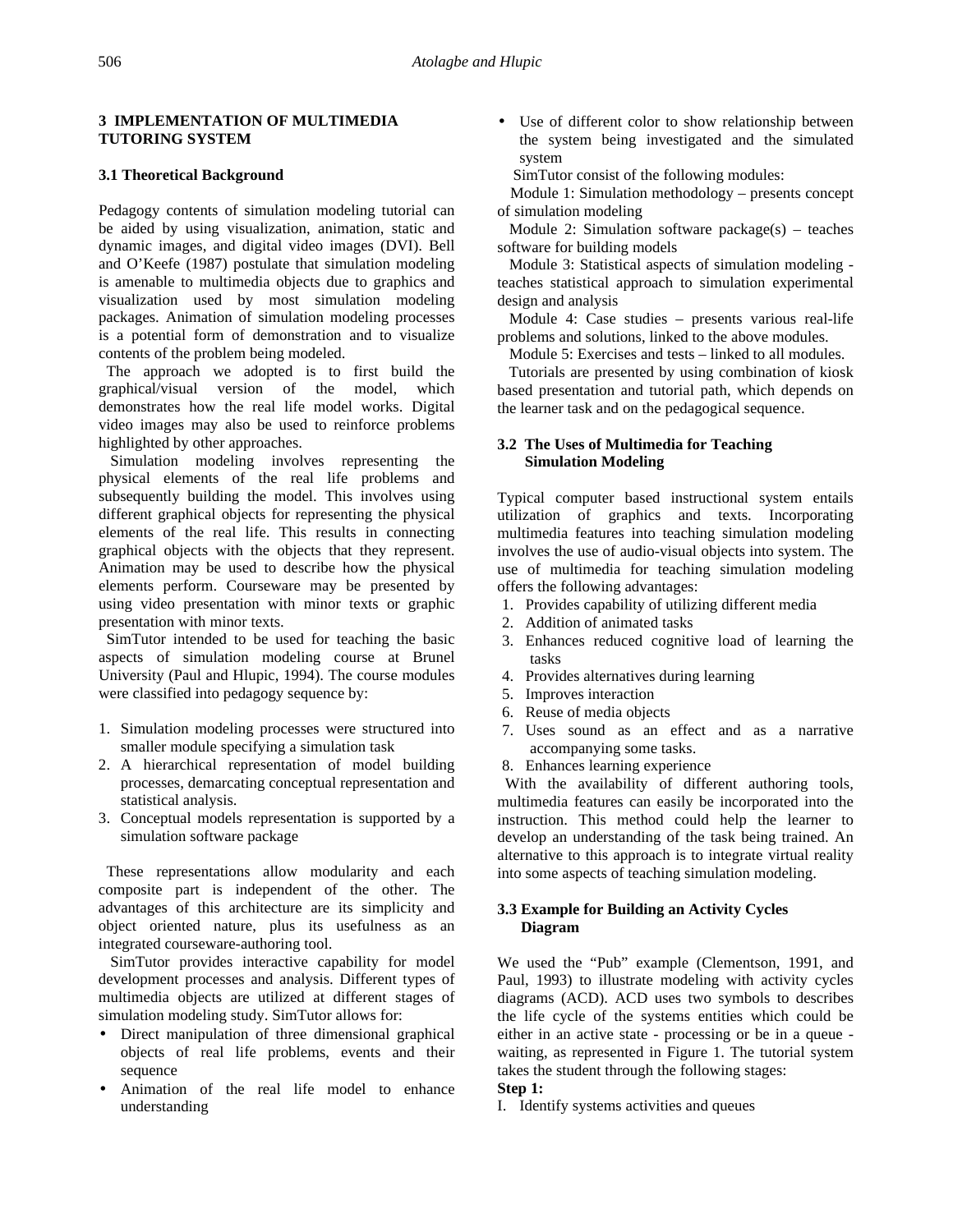- II. Decompose the life cycle by activities
- III. Select different colors to represent activities and queues
- IV. Select graphical objects or images of the entities man, barmaid and glass
- V. Identify each life cycle of each entity as shown in Figure 2
- VI. Draw life cycle of each entity
- VII. Animate the life cycle of each entity

The student can replay the animation or proceed to the next stage. The possibility of replaying the animation enables the student to study the interactions of the objects in details.

### **Step 2:**

 The interrelationship between each life cycle in now connected together as shown in Figure 2. Then, the whole life cycle of the ACD for Pub is animated.

Tutorial system allows the student to progress sequentially through the tutorial units and can adapt the tutorial to his level. There are three teaching sessions embedded into the tutorial system. The teaching sessions include tutoring, practicing and browsing. The student controls the practice session and it allows the student to either repeat a tutorial unit or carry out the exercises. The browsing session allows the student to view the available information or elucidate a "hotword" in the text.

 SimTutor can assess the extent to which the teaching has been successful. This was achieved by using skills and knowledge checks based on each session of the tutorial. Figure 3 illustrates a typical exercise as it is presented to the student in the conceptual modeling test session. Students are asked to identify all the entities and events of a case study whose ACD is graphically displayed. The learner can either have immediate response or check their check their answers at the end of each exercise. The student's responses can be used to continually improve the tutorial and increase student's learning.

 The tutorial is stored in ToolBook "books" A "book" is a ToolBook object, which consist of "pages" and multimedia objects. A unit lesson consists of one or more pages. Tutorial is hierarchically structured into topic contents. Each unit can be displayed as consistent set of object on the same page.

#### **4 MULTIMEDIA KNOWLEDGE BASE**

SimTutor consists of multimedia knowledge base for storing several multimedia resources. The knowledge base consists of some multimedia representation of simulation modeling and case studies.

 Multimedia objects are linked to a frame and can be manipulated by a program. The knowledge base consists of the following: graphical objects with texts and audio, digital video images with text and audio, hypertext, animated tasks, animated sequence, and examples of simulation modeling case studies. Using one of the following methods can be used to retrieve multimedia objects:

1. Indexing - Media objects are stored in the knowledge base according to their semantic classification. Each media object has a unique identifier, which can be used to query the knowledge base. This facilitates the structuring of the media objects in the knowledge base. The classified indexed file allows for rapid random access.



Figure 1: ACD for each entity



Figure 2: Pub ACD



Figure 3: Conceptual modeling test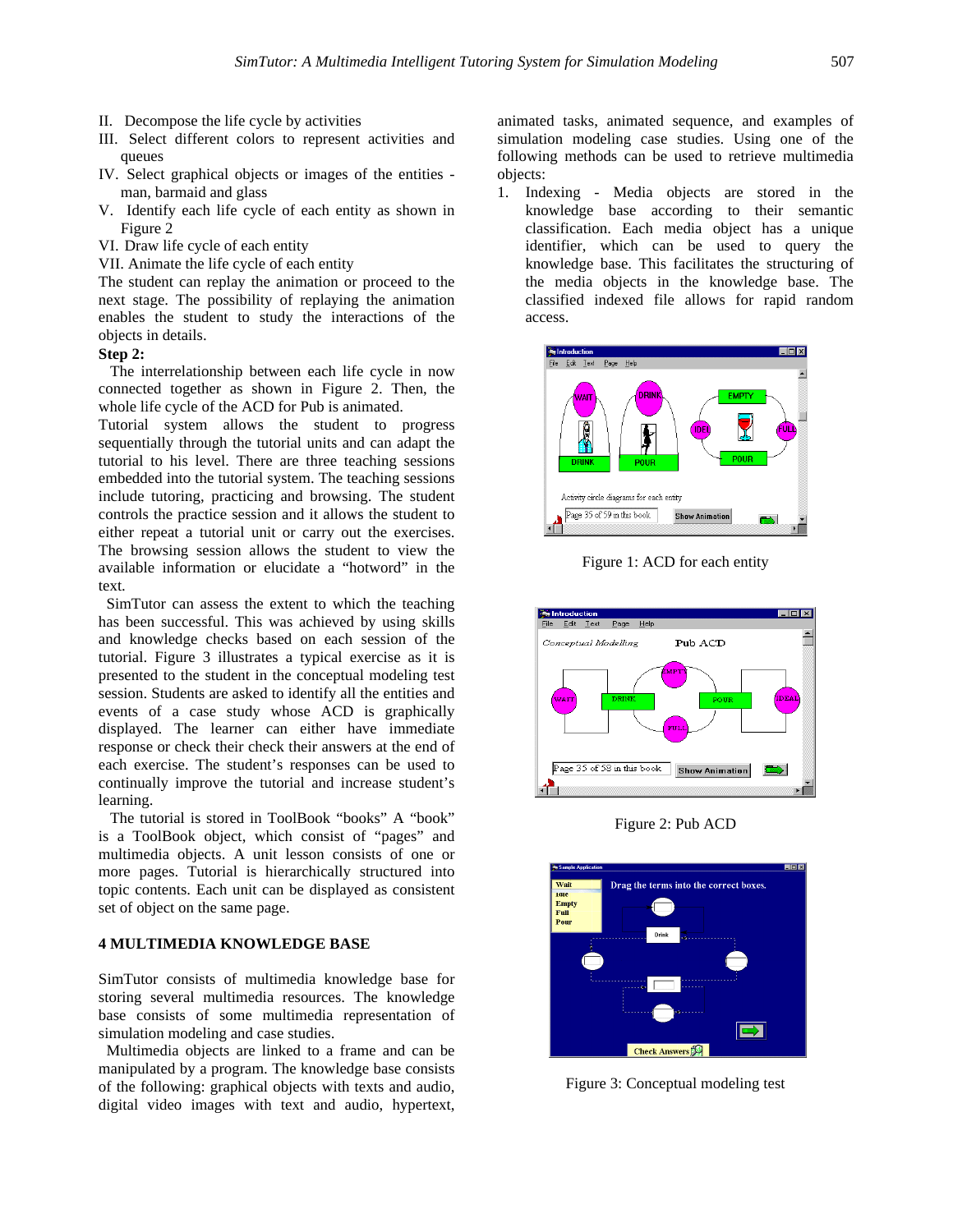2. Browsing and retrieval - The query presented by the learner is used to access the knowledge base. Selecting the node from the tutorial tree provides browsing.

 The knowledge base is represented by using integrated "frame system" organized into hierarchical structure. The structured "frame" consists of tutorial tasks and subtasks represented in a semantic network (Pawlak, 1995).

### **4.1 Adaptive Instruction**

The process of building a conceptual model requires the student to use an appropriate simulation modeling strategy. SimTutor could adapt its contents to both the student's knowledge level and requirements. The pedagogical content integrates all the four modules described and to the functionality of a simulation modeling software package. Adaptive instruction is based on the student's feedback loop, which evaluates the tutorial session and performance. Students performance was based on error message and help requests.

### **4.2 Evaluation**

SimTutor is not fully evaluated, but primary evaluation is concerned with knowledge, skills, contents and presentation. The search engine is not being fully implemented, therefore it is not possible to do an exhaustive search. Further extensions are planned to improve this, and to introduce increasing levels of intelligence. The learner completing the question and answer session can measure the extent of the teaching objective. Outcome of this evaluation has been valuable in the modification and fine-tuning of the system. There are considerations to incorporate virtual reality into the pedagogy content.

#### **5 CONCLUSIONS**

This paper has described the design and development of SimTutor for effective tutoring of simulation modeling with multimedia support. An intelligent multimedia tutorial system depends on development of programs that understand the student's background knowledge and is adaptable to the needs of different learner. An ideal instructional system would adapt its contents and instructional method to the learner levels.

 The main features of SimTutor are its ability to incorporate multimedia objects into intelligent tutoring systems components. It also emphasis the functional contents of simulation modeling in terms of simulation processes, functionality and multimedia objects. SimTutor supports classroom teaching and learning from

textbooks. This could help to extend simulation knowledge by revision of tutorials and application of new methodology or simulation modeling software package. The use of multimedia objects during tutorial presentation will enhance all aspects of the tutorial system and the pedagogy contents of the simulation modeling course.

 Combining multimedia objects with more constructive tools can significantly increase the effectiveness of using SimTutor as an instructional tool. These tools should not only allow students to create model representations that are interesting to them and could be used in other kinds of contexts.

#### **REFERENCES**

- Atolagbe, T. A., and V. Hlupic, 1996. A generic architecture for instructional system for simulation modeling. *In Proceedings of the 1996 European Simulation Conference*, Eds., A. Javor, A. Lehmann, and I.Molnar. 389-393
- Alpert, S. R., M. K. Singley, and J. M. Carroll. 1995. Multiple multimodal mentors: delivering computer based instruction via specialized anthropomorphic advisors. *Behavior and Information Technology*, 14 (2): 69-79.
- Angelides, M. C., and A. K. Y. Tong. 1995. Implementing multiple tutoring strategies in an intelligent tutoring system for music learning. *Journal of Information Technology,* 10(1): 52-62.
- Asymmetrix Corporation 1995. *Using Asymmetrix Multimedia Toolbook 4.* Asymetrix Corporation.
- Baddeley, A. 1992. Working memory. *Science* 255: 556 - 559.
- Bell, P.C., and R.M. O'Keefe, 1989. Visual Interactive Simulation - History, Recent Developments and Major Issues. *Simulation,* 39(3): 109- 116.
- Clementson, A.T. 1990. *Extended Control and Simulation Programmer's Manual.* University of Birmingham.
- Cumming, G., and J.Self, 1991. Learner modeling in collaborative intelligent educational systems. In *Teaching Knowledge and Intelligent Tutoring, P.* Goodyear (ed.), New Jersey, Ablex Publishing Corporation, 85-106.
- Englemore, R.S., and A.J. Morgan, 1988. *Introduction.* In *Blackboard Systems*. Wokingham, Addison-Wesley Publishing Company.
- Englemore, R.S., and A.J. Morgan, 1988. *Conclusions.* In *Blackboard Systems*. Wokingham, Addison-Wesley Publishing Company.
- McCalla, G.I., J.E. Greer, SCENT 3. 1990. An Architecture for Intelligent Tutoring Systems. In Inte*lligent Tutoring Systems*, At the Cross Road of Artificial Intelligence and Education, Norwood, New Jersey. Ablex Publishing.